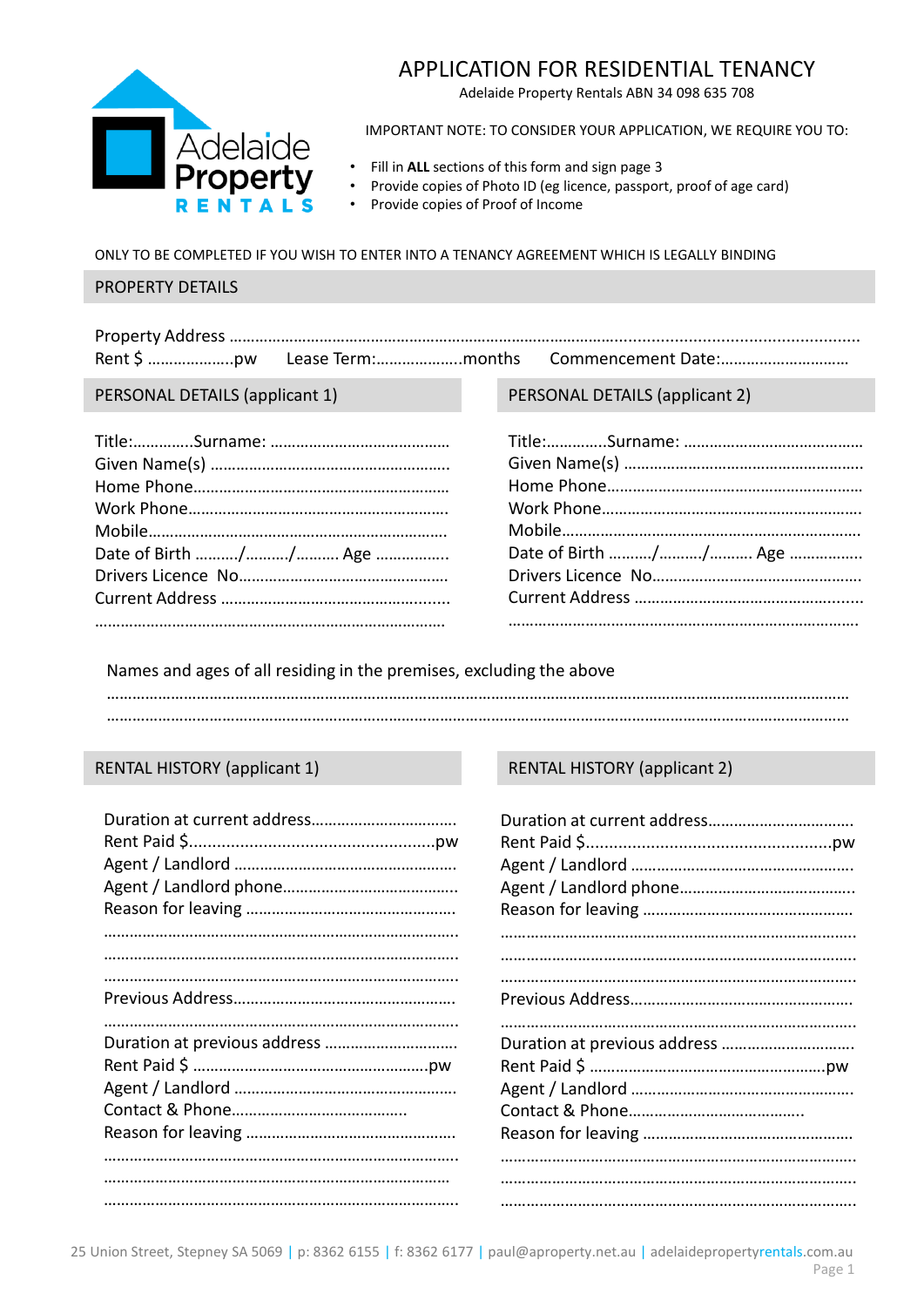### EMPLOYMENT (applicant 1) EMPLOYMENT (applicant 2)

| Full Time $\Box$ Part Time $\Box$ Casual $\Box$ |
|-------------------------------------------------|
| Length of serviceyearsmonths                    |
|                                                 |
|                                                 |
|                                                 |
|                                                 |
|                                                 |
|                                                 |

#### **Previous Employer**

| Full Time $\Box$ Part Time $\Box$ Casual $\Box$ |
|-------------------------------------------------|
| Length of serviceyearsmonths                    |
|                                                 |
|                                                 |
|                                                 |
|                                                 |

IF YOU RECEIVE A CENTRELINK PAYMENT (applicant 1)

| \$net per week                  |
|---------------------------------|
| Customer Reference Number (CRN) |
|                                 |

Pets (applicant 1) Pets (applicant 2)

| Voc |  |  |
|-----|--|--|

Type…………………………Breed…………………………

Nearest Relative NOT living with you (applicant 1)

 $No$ 

| Full Time Part Time Gasual   |  |
|------------------------------|--|
| Length of serviceyearsmonths |  |
|                              |  |
|                              |  |
|                              |  |
|                              |  |
|                              |  |

#### **Previous Employer**

| Full Time $\Box$ Part Time $\Box$ Casual $\Box$ |  |  |
|-------------------------------------------------|--|--|
| Length of serviceyearsmonths                    |  |  |
|                                                 |  |  |
|                                                 |  |  |
|                                                 |  |  |

IF YOU RECEIVE A CENTRELINK PAYMENT (applicant 2)

Type of Payment…………………………………………….. \$.........................net per week Customer Reference Number (CRN)………………

……………………………………………………………………….

| Yes. | No |  |
|------|----|--|
|      |    |  |

Type…………………………Breed…………………………

Nearest Relative NOT living with you (applicant 2)